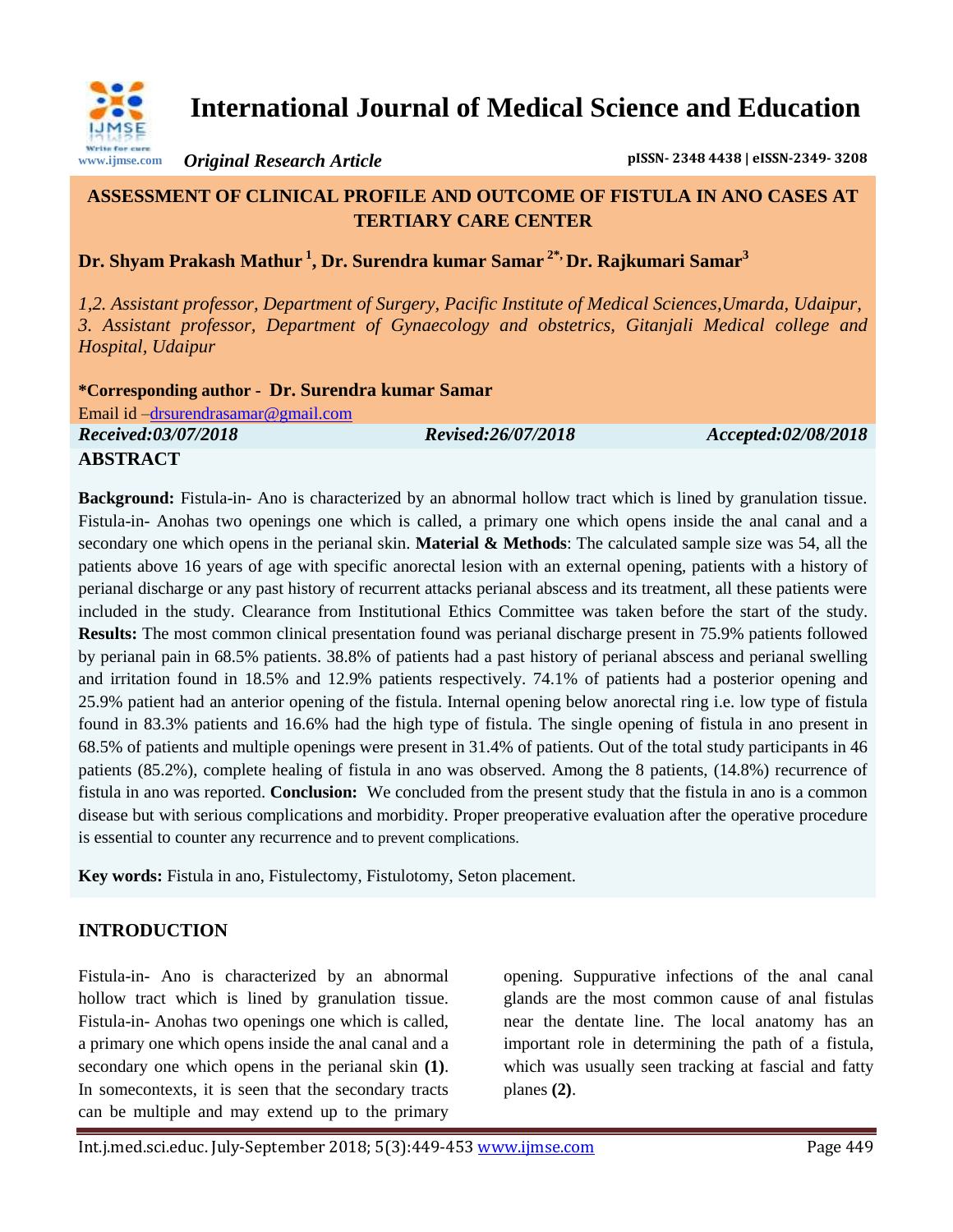Fistula in Ano is difficult to cure but very easy to diagnose diseases, however, the patients present very late which leads to morbidity burden among patients. The most important reason for the delay in consultation in most ofthe cases is the anatomical location of a fistula which leads to shyness in the patient for consulting a physician **(3)**. Fistula in Ano is characterized by a painless disease, discharge is usually seen as temporarily finding, and however recurrent abscesses were seen frequently. Immediate relief from Pain is reported when the abscess ruptures **(4)**. Nowadays due advancement in medical science, the treatment of fistula in Ano is become very easy and cost effective with less hospital stay **(5)**.

The digital rectal examination is the most common diagnostic procedure done for the patients of suspected fistula in ano **(6)**. Various other routinely conducted diagnostic procedures for fistula- inano are Colonoscopy, Sigmoidoscopy, Fistulography, Fistuloscopy, Endo anal/rectal ultrasonography, Computerized Tomography Scan (CT scan), Magnetic Resonance Imaging (MRI), barium enema/small bowel series **(7)**. However, along with all the above investigations, a thorough physical examination is essential. Various studies on fistulain- ano are available but data is very less on the prevalence, incidence and clinical features for the study area of the present study. Hence we conducted the present study to find out the spectrum of clinical presentations and various outcomes among patients of fistula in ano.

## **MATERIALS & METHODS**

The present prospective observational study was conducted at the department of general surgery of our tertiary care hospital. The sample size was calculated from the epi info software version 7.0 at an acceptable margin of error of 5% and a confidence interval of 95% with the 95% power of the study. The calculated sample size was 54 which also include loss to follow up cases. Since there is no loss to follow up cases in the present study, hence a total number of 54 patients were included in the study by simple random sampling over a period of one year. All the patients above 16 years of age with specific anorectal lesion

with an external opening, patients with history of perianal discharge or discharge from external opening, seropurulent or fecal matter leading to discomfort and pruritus, or any past history of recurrent attacks perianal abscess and its treatment, fistula secondary to a foreign body introduction, all these patients were included in the study. Clearance from Institutional Ethics Committee was taken before the start of the study. Patients who had active abdominal tuberculosis, Crohn's disease, carcinoma of the rectum and previous history of radiation therapy were excluded from the present study. Data were entered in the MS office 2010 spreadsheet and Epi Info v7. Data analysis was carried out using SPSS v22. Qualitative data were expressed as a percentage (%) and Pearson's chi-square test was used to find out statistical differences between the study groups and sensitivity, specificity, positive predictive value, and negative predictive value were calculated. If the expected cell count was  $\lt 5$  in more than 20% of the cells then Fisher's exact test was used. All tests were done at alpha (level significance) of 5%; means a significant association present if the p-value was less than 0.05.

# **RESULTS**

In the present study, we studied 54 patients with fistula in ano and data was recorded. In this study we found that majority of cases (38%) were in the age group of 41-50 followed by 29% cases that were below 30 years of the age, followed by 21% of cases who were in the age group of 31-40 and lastly 12% of the cases were above 50 years of the age. Out of the total study participants, 84% were male and 16 % were female. Study participants from the high socioeconomic class were 31% and 69% were from low socioeconomic class. The most common clinical presentation found was perianal discharge present in 75.9% patients followed by perianal pain in 68.5% patients. 38.8% of patients had a past history of perianal abscess and perianal swelling and irritation found in 18.5% and 12.9% patients respectively. 74.1% of patients had a posterior opening and 25.9% patient had an anterior opening of the fistula. Internal opening below anorectal ring i.e. low type of fistula found in 83.3% patients and 16.6% had the high type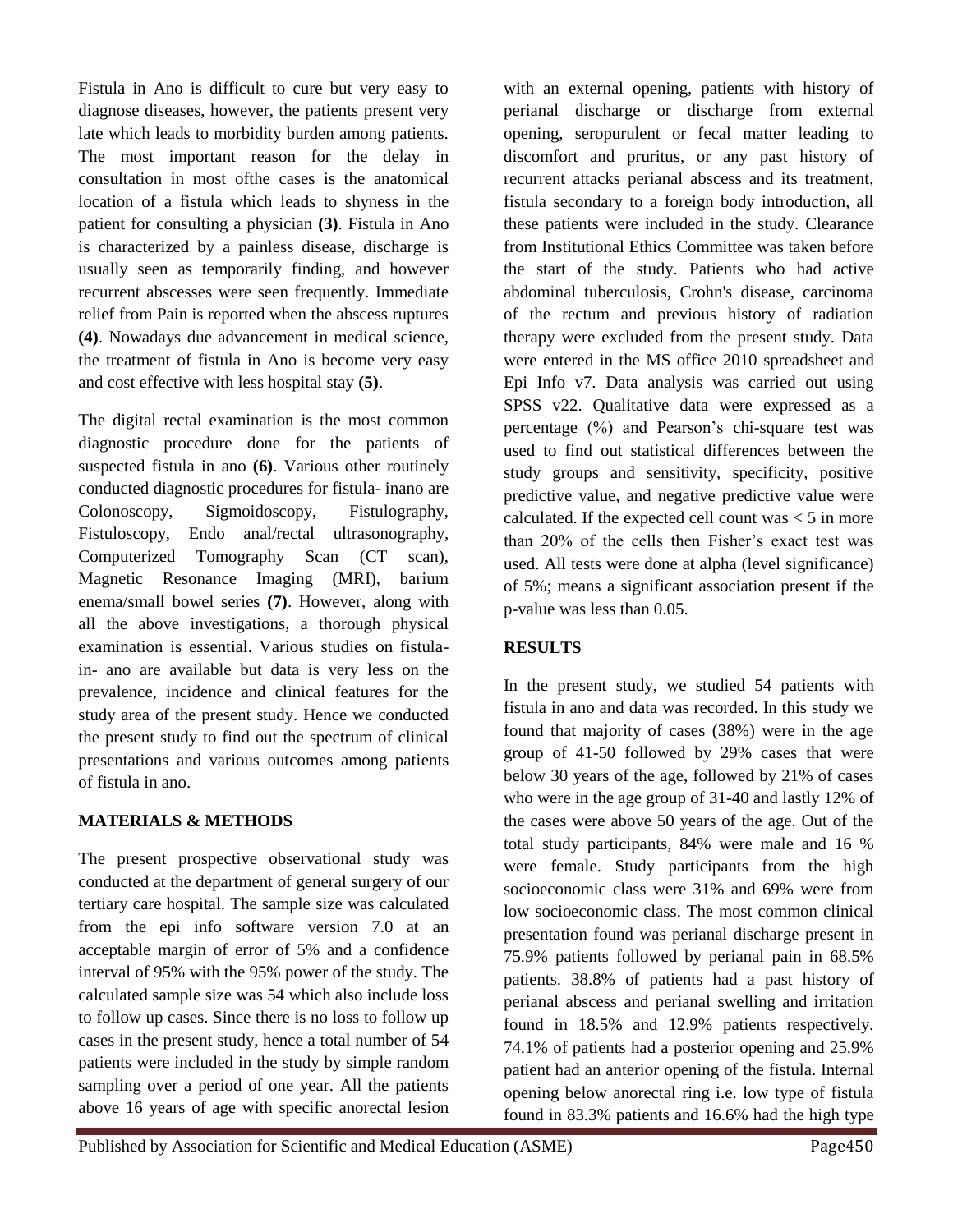of fistula. The single opening of fistula in ano present in 68.5% of patients and multiple openings were parents in 31.4% of patients. (Table 1)

### **Table 1: Distribution of clinical presentation of study participants.**

| <b>Modes of clinical</b>        | <b>Number of cases</b> |
|---------------------------------|------------------------|
| presentation                    |                        |
| Discharge                       | 41 (75.9%)             |
| Pain                            | 37 (68.5%)             |
| Swelling                        | 10(18.5%)              |
| Perianal irritation             | $7(12.9\%)$            |
| Past h/o perianal abscess       | 21 (38.8%)             |
| Anterior situation of external  | 14 (25.9%)             |
| opening                         |                        |
| Posterior situation of external | 40 (74.1%)             |
| opening                         |                        |
| High level of fistula           | $9(16.6\%)$            |
| Low level of fistula            | 45 (83.3%)             |
| No. of opening $= 1$            | 37(68.5%)              |
| No. of opening $\geq$ 2         | 17 (31.4%)             |

In the present study the most commonly conducted surgical procedure was fistulectomy which was performed in 40 patients (74.1%), which was followed by fistulotomy performed in 8 patients (14.8 %), fistulectomy with primary closure was carried out for two patients (3.7%), seton placement procedure was conducted for only one patient (1.8%) and Curettage of fistulous tract surgical procedure was performed in 3 patients (5.5%). (Table 2)

## **Table 2: Distribution on the basis of surgical treatment of study participants.**

| <b>Types of surgical</b>     | No. of patients |
|------------------------------|-----------------|
| treatment                    |                 |
| Fistulectomy                 | 40 (74.1%)      |
| Fistulotomy                  | $8(14.8\%)$     |
| Fistulectomy with primary    | 2(3.7%)         |
| closure                      |                 |
| Seton placement              | $1(1.8\%)$      |
| Curettage of fistulous tract | $3(5.5\%)$      |

In the present study on the follow up for the outcome of the surgical procedure it was found that out of the total study participants in 46 patients (85.2%), complete healing of fistula in ano was observed. Among the 8 patients, (14.8%) recurrence of fistula in ano was reported. (Table 3)

#### **Table 3: Distribution on the basis of follow up the outcome of study participants.**

| <b>Follow</b> up the<br>outcome of fistula in<br>ano | No. of patients |
|------------------------------------------------------|-----------------|
| Complete healing                                     | 46 (85.2%)      |
| Recurrence                                           | 8 (14.8%)       |

#### **DISCUSSION**

In the present study, we studied 54 patients with fistula in ano and data was recorded. In this study we found that majority of cases (38%) were in the age group of 41-50 followed by 29% cases who were below 30 years of the age, followed by 21% of cases who were in the age group of 31-40 and lastly 12% of the cases were above 50 years of the age. Out of the total study participants, 84% were male and 16 % were female. Study participants from the high socioeconomic class were 31% and 69% were from low socioeconomic class. A similar study was conducted by Sidhdharth R et al in 2015, they include various parameters in their study such as age, sex, Socio-economic Status, no. of external openings, level of fistulae, the situation of external openings, association with a fissure in ano, type of surgical treatment, postoperative complication etc. They reported that the most common age group presentation among 40% participants was 30-40 years, there was male preponderance in the study sample with the male to female sex ratio was 3:1. The disease was more commonly present among patients of lowersocioeconomic class which was 80% of the total sample population **(8).** A similar study conducted by Hamadani A et al among 148 patients of fistula in ano for the study of postoperative recurrence found that the mean age of study participants was 43.6 years and among that 105 were male and 43 were females. They found that age more than 40 years is an associated risk factor for recurrence of fistula in ano**(9)**.

In the present study, the most common clinical presentation found was perianal discharge present in 75.9% patients followed by perianal pain in 68.5% patients. 38.8% of patients had a past history of perianal abscess and perianal swelling and irritation found in 18.5% and 12.9% patients respectively. 74.1% patients had a posterior opening and 25.9% patient had an anterior opening of the fistula. Internal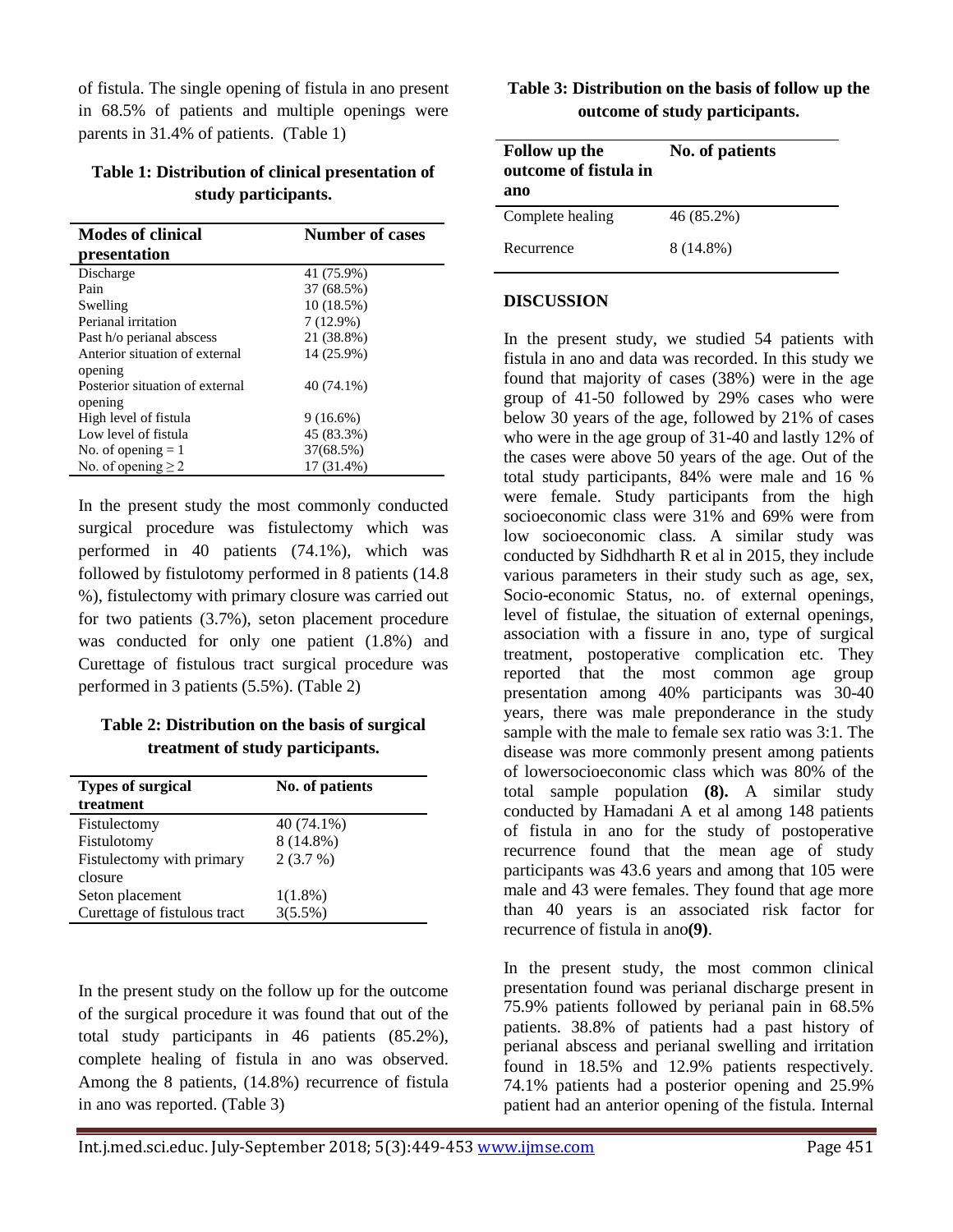opening below ano-rectal ring i.e. low type of fistula found in 83.3% patients and 16.6% had the high type of fistula. The single opening of fistula in ano present in 68.5% of patients and multiple openings were presents in 31.4% of patients. A similar study conducted by Kumar V et al et al found that the majority of cases (62%) was in the age group of 31- 60 years. The male to female ratio was 5:1. Among 68% of patients, there was a past history of fistula, the majority of fistula in their study were low anal accounts for 74% of cases. Among 66% of cases the opening of fistula was external **(10)**. Another study conducted by Sainio P et al found in their study that high recurrence rate of fistula in ano. Among the majority of patients, there was a past history of fistula, the majority of fistula in their study were low anal accounts for 55% of cases **(11)**.

In the present study the most commonly conducted surgical procedure was fistulectomy which was performed in 40 patients (74.1%), which was followed by fistulotomy performed in 8 patients (14.8 %), fistulectomy with primary closure was carried out for two patients (3.7%), seton placement procedure was conducted for only one patient (1.8%) and Curettage of fistulous tract surgical procedure was performed in 3 patients (5.5%). A similar study conducted by Shruti Y et al among 50 patients of fistula in ano for the study of treatment and recurrence found that the Fistulectomy was done in 39 patients (78%) and fistulotomy was done in 7 patients (14 %) while fistulectomy with primary closure was done in 1 patient (2%) and lastly seton placement was performed in 2 patients (4%) **(12)**. A similar study conducted by Sushrut P et al among 81 patients of fistula in ano for the study of treatment and recurrence found that majority of study participants i.e. 74.07% were treated by fistulectomy and 9.87% patients were treated by fistulotomy while 16.04% patients were treated by seton thread placement **(13)**.

In the present study on the follow up for the outcome of the surgical procedure it was found that out of the total study participants in 46 patients (85.2%), complete healing of fistula in ano was observed. Among the 8 patients, (14.8%) recurrence of fistula in ano was reported. A similar study conducted by Ashish K et al among 50 patients of fistula in ano for the study of treatment and recurrence found that recurrences were reported among 4 (8%) cases after Fistulotomy procedure while there was nil recurrence

was observed among patient treated by fistulectomy and setont placement **(14)**.

#### **CONCLUSION**

We concluded from the present study that the fistula in ano is a common disease but with serious complications and morbidity. Proper preoperative evaluation after the operative procedure is essential to counter any recurrence and to prevent complications. Hence early intervention and regular follow up is the appropriate line of management of fistula in ano. The prognosis is very good if properly treated, hence proper treatment protocols are essential to be established.

### **REFERENCES**

- 1. Phinehas E, Parimala M, Ravishankar J. A study on clinicopathology of fistula in ano. 2018;5(10):3372–6.
- 2. Sheikh P, Baakza A. Management of Fistulain-Ano-The Current Evidence. Indian J Surg . 2014 Dec;76(6):482–6.
- 3. Tabry H, Farrands PA. Update on anal fistulae: surgical perspectives for the gastroenterologist. Can J Gastroenterol . 2011 Dec; 25(12): 675–80.
- 4. Abou-Zeid AA. Anal fistula: intraoperative difficulties and unexpected findings. World J Gastroenterol . 2011 Jul 28;17(28):3272–6.
- 5. Romaniszyn M, Walega P. Video-Assisted Anal Fistula Treatment: Pros and Cons of This Minimally Invasive Method for Treatment of Perianal Fistulas. Gastroenterol Res Pract . 2017 Jun 7;2017:1–7.
- 6. Bakari AA, Ali N, Gadam IA, Gali BM, Tahir C, Yawe K, et al. Fistula-in-Ano Complicated by Fournier's Gangrene Our Experience in North-Eastern Region of Nigeria. Niger J Surg Off Publ Niger Surg Res Soc . 2013 Jul;19(2):56–60.
- 7. Torkzad MR, Karlbom U. MRI for assessment of anal fistula. Insights Imaging . 2010 May [cited 2018 Oct 14];1(2):62–71.
- 8. Siddharth R, G AK, S S. CLINICAL STUDY OF FISTULA IN ANO. J Evol Med Dent Sci . 2015 Oct 26;4(86):15082–7.
- 9. Hamadani A, Haigh PI, Liu I-LA, Abbas MA. Who Is At Risk for Developing Chronic Anal Fistula or Recurrent Anal Sepsis After Initial Perianal Abscess? Dis Colon Rectum . 2009 Feb;52(2):217–21.